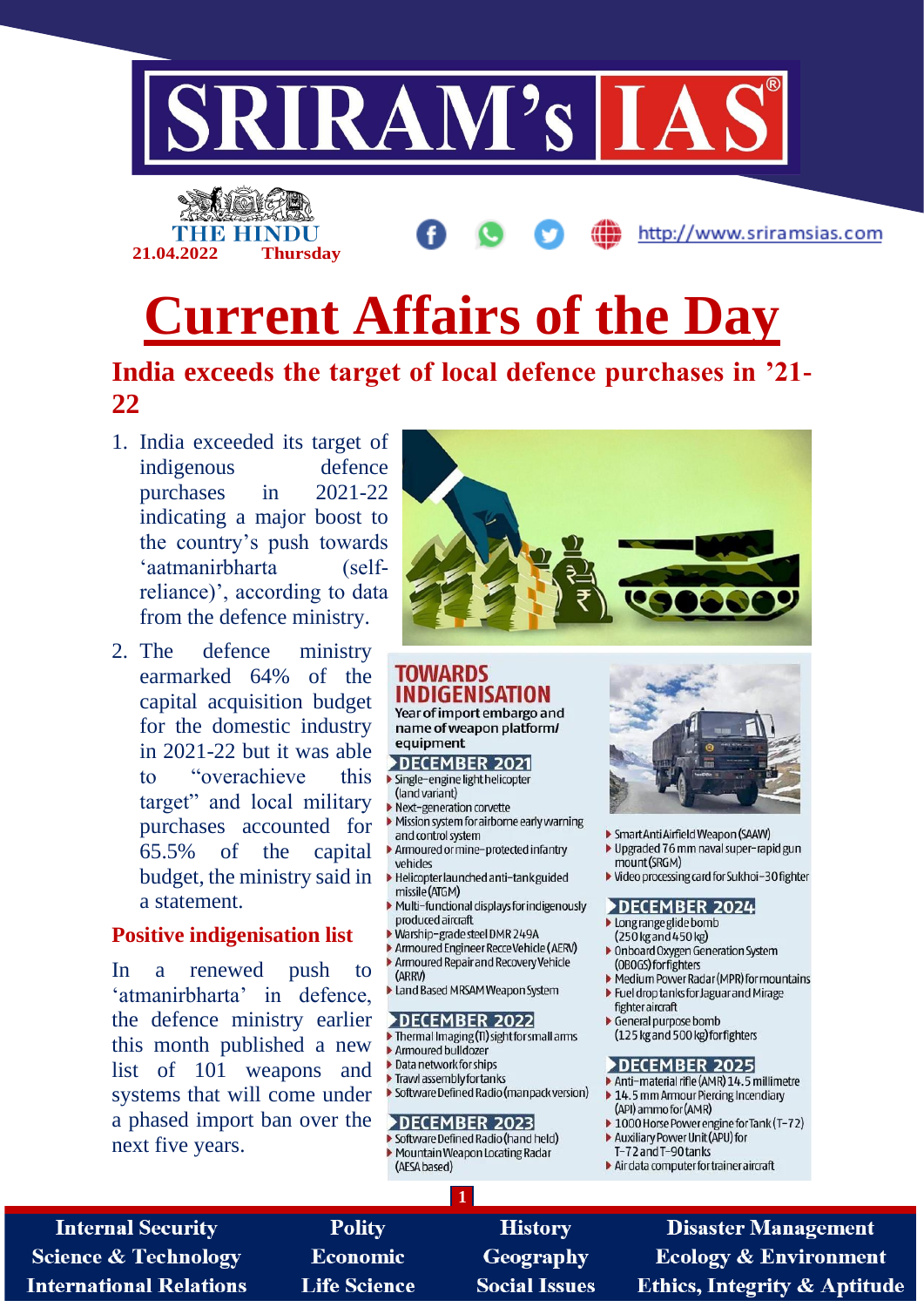

# **Only 23 parties can get, encash electoral bonds: RTI response**

- 1. Of the 105 political parties that submitted data regarding receiving electoral bonds to the Election Commission of India, only 23 are eligible to receive and encash these, data shared under the right to information (RTI) act reveals. It isn't known how many of the 105 actually received any bonds at all.
- 2. Publicly available data shows that almost 90% of electoral bonds went to four parties, the Bharatiya Janata Party (BJP), the Congress, the Nationalist

Congress Party, and the Trinamool Congress, with the first getting the bulk of the contributions.

3. In response to an RTI application State Bank of India said that

**Benefits of Electoral Bonds WILL BRING** substantial **HOW MUCH funding** transparency in political comes, what kind of donations against the funding it is, the present system of source of funding contributions in the and where it will be election funding spent will be known mechanism clearly **15 DAYS NON DISCLOSURE WILL REINFORCE the** between buying idea of moving away of recipients will RANK and selling will from a cash system ensure people are ensure they don't towards clean money free to donate to any political party of which cheque system turn into a their choice could not achieve parallel economy

only 23 political parties have opened a special current account made for redeeming and enchasing electoral bonds as of March this year.

## **Electoral Bonds:**

- 1. Electoral bonds are sold four times a year, in January, April, July and October, and allow political parties to accept money from donors whose identities are kept anonymous.
- 2. SBI is the sole authorised bank by the government to sell and redeem these bonds. Customers of other banks can also purchase the bonds via different payment channels provided to them.
- 3. However, a political party can only redeem the bond from one of the 29 authorized branches of the bank.
- 4. A political party must also have at least 1% vote share in the most recent general elections or assembly elections to receive donations via electoral bonds.

| <b>Internal Security</b>        | <b>Polity</b>       | <b>History</b>       | <b>Disaster Management</b>              |
|---------------------------------|---------------------|----------------------|-----------------------------------------|
| <b>Science &amp; Technology</b> | <b>Economic</b>     | Geography            | <b>Ecology &amp; Environment</b>        |
| <b>International Relations</b>  | <b>Life Science</b> | <b>Social Issues</b> | <b>Ethics, Integrity &amp; Aptitude</b> |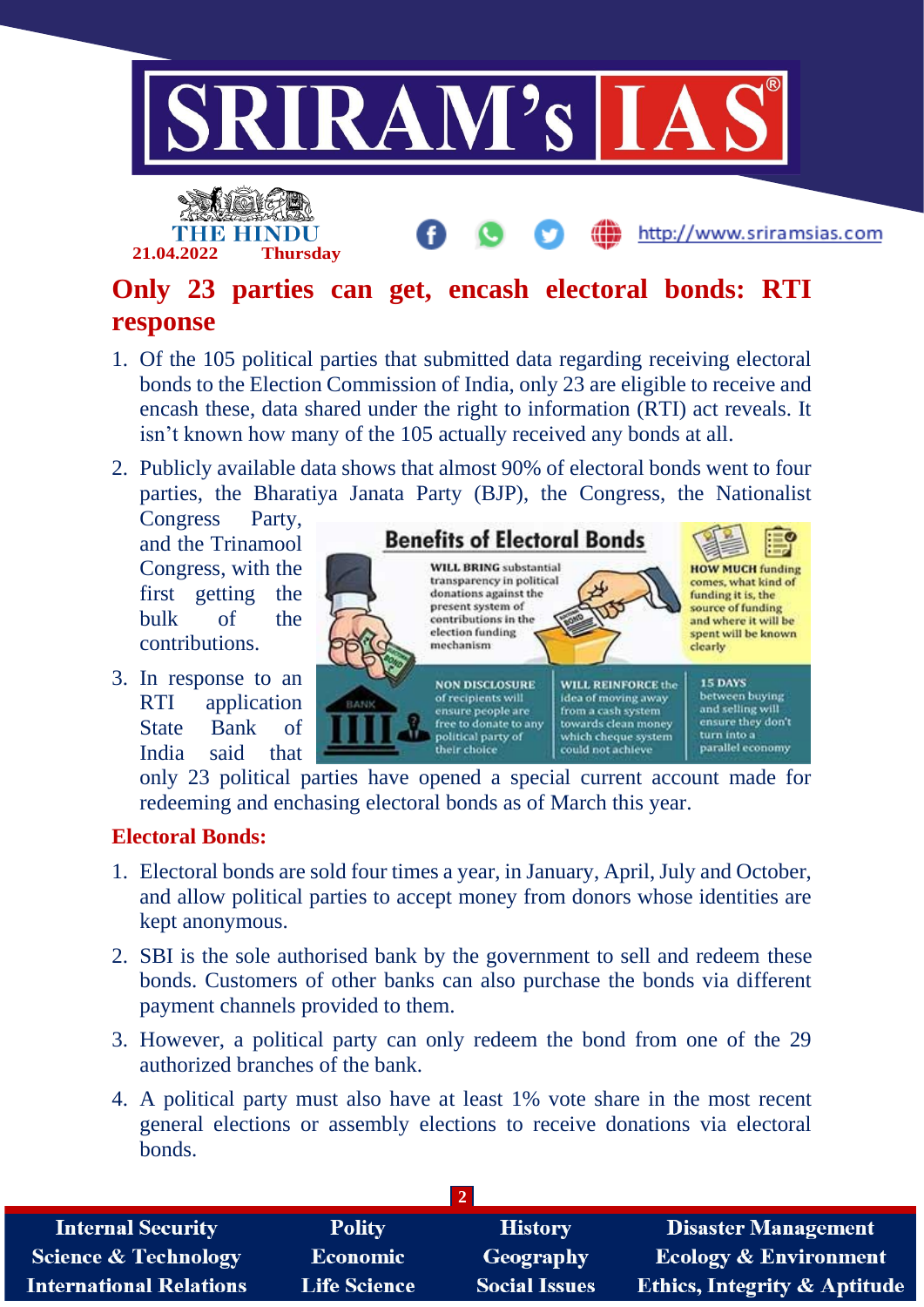

## **Criticism:**

The scheme was first floated in 2017, implemented in 2018, and has since met with criticism for lacking transparency. Those opposed to the scheme have also asserted that nearly 95% of the money donated has gone to the national political hegemon, the BJP. A petition seeking a stay on the sale of the bonds is pending before the Supreme Court

| <b>Internal Security</b>        | <b>Polity</b>       | <b>History</b>       | <b>Disaster Management</b>              |
|---------------------------------|---------------------|----------------------|-----------------------------------------|
| <b>Science &amp; Technology</b> | <b>Economic</b>     | Geography            | <b>Ecology &amp; Environment</b>        |
| <b>International Relations</b>  | <b>Life Science</b> | <b>Social Issues</b> | <b>Ethics, Integrity &amp; Aptitude</b> |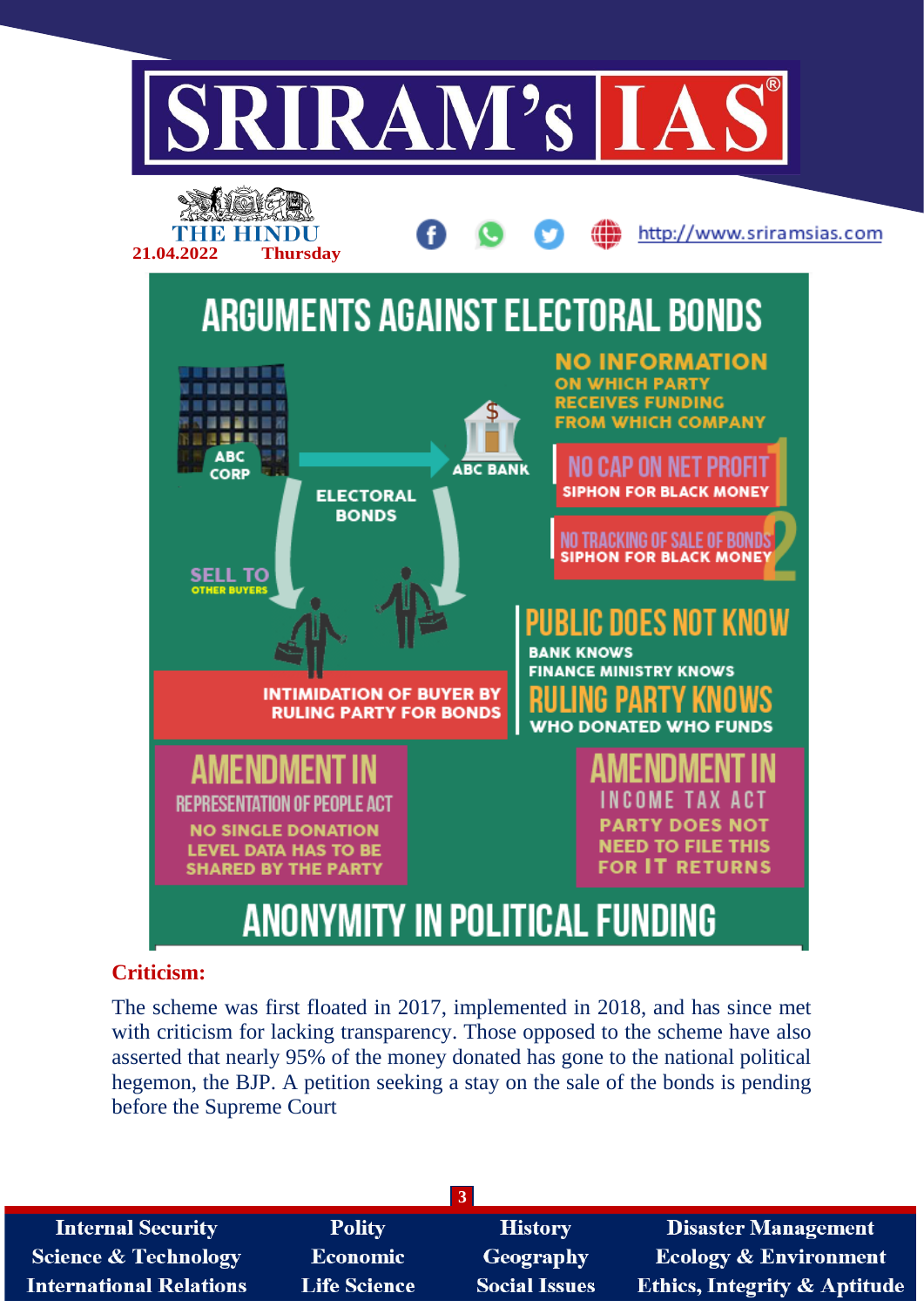

# **The UGC regulations for collaboration between Indian and foreign universities**

1. The apex regulatory body for higher education in India has decided to allow certain Indian higher education institutions to enter into a Memorandum of

Understanding (MoU) with foreign institutions to offer dual degrees, joint degrees or twinning programmes.

**21.04.2022 Thursday**

- 2. To qualify for such academic collaboration, the Indian college, institute or university must figure among the top global 1,000 QS World University or Times Higher Education rankings or have emerged as one of the top 100 universities under the National Institutional Ranking Framework (NIRF).
- 3. The college or university must have secured a minimum grading of 3.01 on a 4-point scale from the National Assessment and Accreditation Council (NAAC).

# **Understanding** the academic route

UGC has approved a regulation to allow 3 types of academic collaborations between Indian and foreign varsities. The regulations may come into effect from 2022-23 onwards

#### **Joint programme**

programme **Students enrolled** with an Indian university will be allowed to complete their programme partly in the foreign university

Who is eligible? **Indian institutions:** NAAC score of 3.01/ top 100 in varsity category of NIRF/ top 1000 of Times Higher **Education or QS ranking Foreign institutions** Among 1000 of Times

Twinning

#### At least 30% of the total credits must be scored from each collaborating institution in

conventional or physical mode

## **Dual programme**

At least 30 % of total credits must be scored from an Indian institution

**Higher Education or OS** ranking

4. Likewise, the foreign collaborator institution must also have figured among the 1,000 global top QS or Times Higher Education Rankings.

## **How will the courses with foreign collaboration be offered?**

- 1. The qualifying Indian university or college can offer a "dual degree", "joint degree" or a "twinning programme" in collaboration with foreign institutions.
- 2. The "dual degree" programme is new, while the other two programmes were offered under the 2016 regulations, though only fewer institutions had introduced such programmes due to the bureaucratic approval process.

| <b>Internal Security</b>        | <b>Polity</b>       | <b>History</b>       | <b>Disaster Management</b>              |
|---------------------------------|---------------------|----------------------|-----------------------------------------|
| <b>Science &amp; Technology</b> | <b>Economic</b>     | Geography            | <b>Ecology &amp; Environment</b>        |
| <b>International Relations</b>  | <b>Life Science</b> | <b>Social Issues</b> | <b>Ethics, Integrity &amp; Aptitude</b> |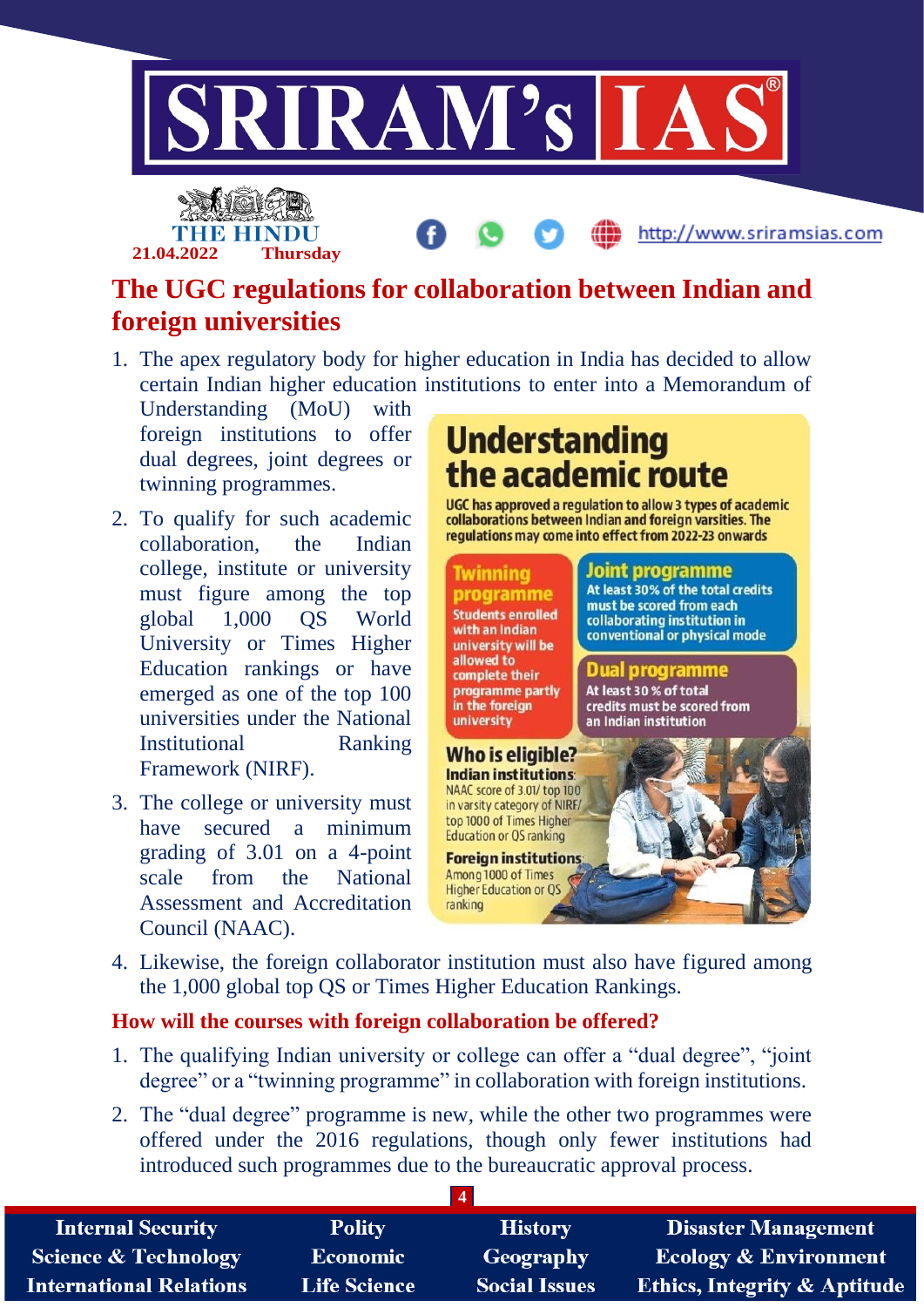

- 3. The degrees, under the "dual degree programme" shall be conferred by the Indian and foreign institutions "separately and simultaneously" upon completion of degree requirements of both universities.
- 4. For the twinning degree programme, a student can get up to 30% course credit utilisation of the total course from the collaborating foreign university.
- 5. For the joint and dual degree programmes, the students shall be permitted to get more than 30% of the total course credits from the university or institution abroad.
- 6. As per the 2021 draft rules, for enrolling in dual degree programmes, prospective students must meet the admission requirements of both the Indian and foreign institutions and shall apply to and be admitted separately to both institutions. Besides, the students must earn at least 50% of their total credits from the Indian institution.

Also, the student shall submit to only one examination and evaluation process for each of the courses by the institutions in which he/she has registered.

## **Advantages and Concerns:**

**21.04.2022 Thursday**

- 1. While qualifying Indian institutions will now be free to collaborate with foreign universities, for students the cost of education with international exposure would come down.
- 2. Institutions that are committed to academic excellence will provide the students with an opportunity for advanced learning with global expertise.
- 3. However, it remains to be seen whether the top global institutions would immediately sign MoUs with Indian institutions.
- 4. Private autonomous colleges and deemed universities are most likely to utilise this opportunity to enter into agreements for twinning or dual / joining degree programmes with foreign institutions, flaunting them in their brochures to attract students. The UGC may have to monitor the quality of academic delivery in such programmes.

| $5^{\circ}$                     |                     |                      |                                         |  |
|---------------------------------|---------------------|----------------------|-----------------------------------------|--|
| <b>Internal Security</b>        | <b>Polity</b>       | <b>History</b>       | <b>Disaster Management</b>              |  |
| <b>Science &amp; Technology</b> | Economic            | <b>Geography</b>     | <b>Ecology &amp; Environment</b>        |  |
| <b>International Relations</b>  | <b>Life Science</b> | <b>Social Issues</b> | <b>Ethics, Integrity &amp; Aptitude</b> |  |